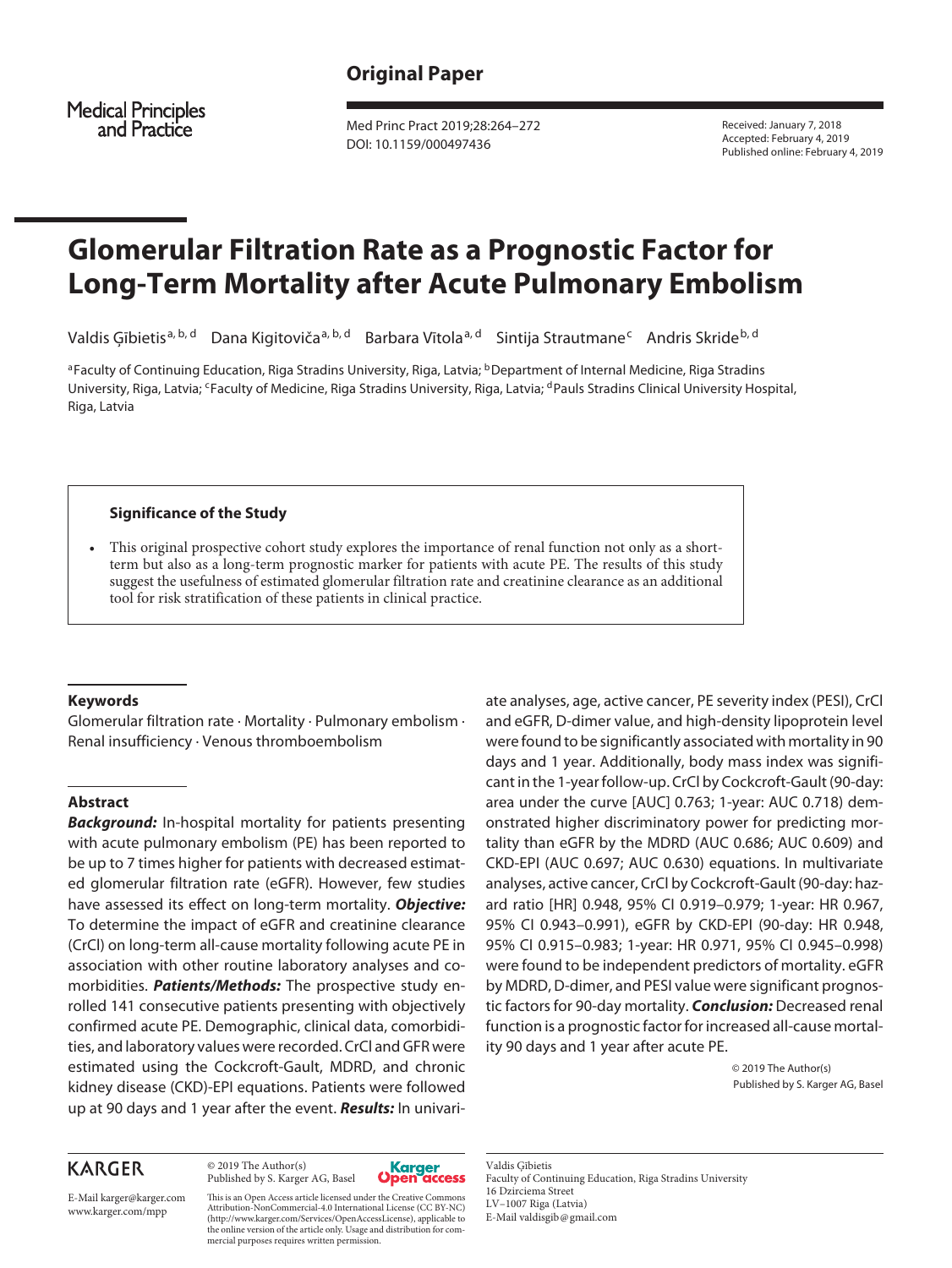## **Introduction**

Venous thromboembolism (VTE) is the third most common cause of death from cardiovascular disease after acute myocardial infarction and stroke [1, 2] with an overall annual incidence of 104–183 per 100,000 person years in European ancestry [3]. Renal dysfunction is an important risk factor for cardiovascular disease and is associated with increased mortality and morbidity [4]. The high incidence of VTE in end-stage renal disease, nephrotic syndrome, or stages 3 and 4 chronic kidney disease (CKD) is well known [5–8]. Furthermore, mild to moderate CKD is associated with a procoagulant profile [9].

The prognostic importance of CKD and decreased estimated glomerular filtration rate (eGFR) for patients with acute pulmonary embolism (PE) has been studied; however, there is no definitive data with regard to the impact of CKD on in-hospital mortality for PE [10]. Although various studies show the impact of renal dysfunction on the short-term prognosis in these patients [10– 15], few studies have assessed its effect on long-term mortality [15], hence, the importance of decreased renal function as a prognostic marker is yet to be fully determined. Acute PE itself can contribute to acute kidney injury, which predicts higher all-cause mortality in 30 days [16] in addition to previously observed kidney dysfunction and worse short-term outcomes in case of a PE event [13, 14].

The aim of this study was to determine the impact of eGFR and CrCl on long-term all-cause mortality following acute PE in association with other routine laboratory analyses and comorbidities.

## **Materials and Methods**

#### *Study Population*

Patients were eligible for our study if the diagnosis of acute PE was confirmed by computed tomography pulmonary angiography (CTPA). All radiographic images were analyzed by experienced radiologists. All included patients had a recent onset of PE symptoms during the previous 10 days. All patients provided written or oral consent for participation in the registry in accordance with local hospital ethics committee requirements. We made all efforts to enroll consecutive patients admitted to the hospital. Data were recorded in a computer-based registry.

## *Study Design*

We conducted a prospective cohort study and retrospectively analyzed data in a single hospital. The following parameters were recorded: baseline characteristics of patients; clinical status, including any coexisting or underlying conditions such as chronic heart or lung disease; risk factors for PE; laboratory findings in-

Glomerular Filtration Rate in Pulmonary Embolism

cluding hemoglobin, leukocytes, platelet count, D-dimers, creatinine, troponin-I, brain natriuretic peptide (BNP), total cholesterol, high-density lipoprotein (HDL), low-density lipoprotein, and triglycerides. For all patients, clinical parameters, hemoglobin, leukocytes, platelet count, D-dimers, creatinine, and troponin-I were taken upon admission at the hospital or were recorded from the first test available after the onset of symptoms in cases where the index event took place in the hospital. Creatinine was measured before CTPA was performed. Initial serum creatinine levels were compared to the last repeated measurement before hospital discharge. Using this information and previous records from patient history, patients were classified as having transient, maintained (chronic), or no renal dysfunction. Renal dysfunction was defined as CrCl by Cockcroft-Gault below 60 mL/min. The definitions of transient, maintained (chronic), and no renal dysfunction were as follows: no renal dysfunction – stable estimated CrCl of no less than 60 mL/min; transient – CrCl below 60 mL/min upon admission with return to a value above 60 mL/min during the hospital stay or subsequent measurements in the following 3 months; maintained (chronic) – CrCl persistently below 60 mL/min during the hospital stay and subsequent measurements and previously known CKD in stages 3–5. Active cancer was categorized as newly diagnosed cancer, metastatic cancer, or cancer that is being treated. PE severity index (PESI) was calculated for all patients. Renal function was estimated using CrCl by Cockcroft-Gault and eGFR by MDRD and Chronic Kidney Disease Epidemiology Collaboration (CKD-EPI) formulas. All patients had a follow-up at 90 days and 1 year.

#### *Statistical Analysis*

Data were expressed as absolute numbers and percentage, mean and SD, or median and interquartile range where appropriate. SPSS, version 23.0, was used for all analyses. Univariate analyses were conducted using independent samples *t* test, Mann-Whitney U test,  $\chi^2$ -test, and Fisher's exact test where appropriate. To assess the independent effect on mortality of statistically significant variables in univariate analysis, multivariate Cox regression analysis was performed. Variables were tested for collinearity and proportionality assumption. Receiver-operating characteristic (ROC) was used to determine the prognostic value for mortality of different GFR/CrCl estimation formulas. A p value <0.05 was considered statistically significant.

## **Results**

The study population consisted of 141 patients of whom 87 (61.7% [95% CI 53.1–69.8]) were female. Mean age was 66 (SD 16) years (range 23–92). All-cause mortality rate within 90 days and 1 year was 13.5% (95% CI 8.3– 20.2; *n* = 19) and 17.7% (95% CI 11.8–25.1; *n* = 25), respectively. Causes of death were classified as cardiovascular  $(n = 8)$ , directly attributable to malignancy  $(n = 9)$ , multiorgan dysfunction ( $n = 5$ ), and other ( $n = 3$ ). Demographic, clinical, and laboratory characteristics of patients according to 90-day and 1-year outcomes are presented in Tables 1 and 2.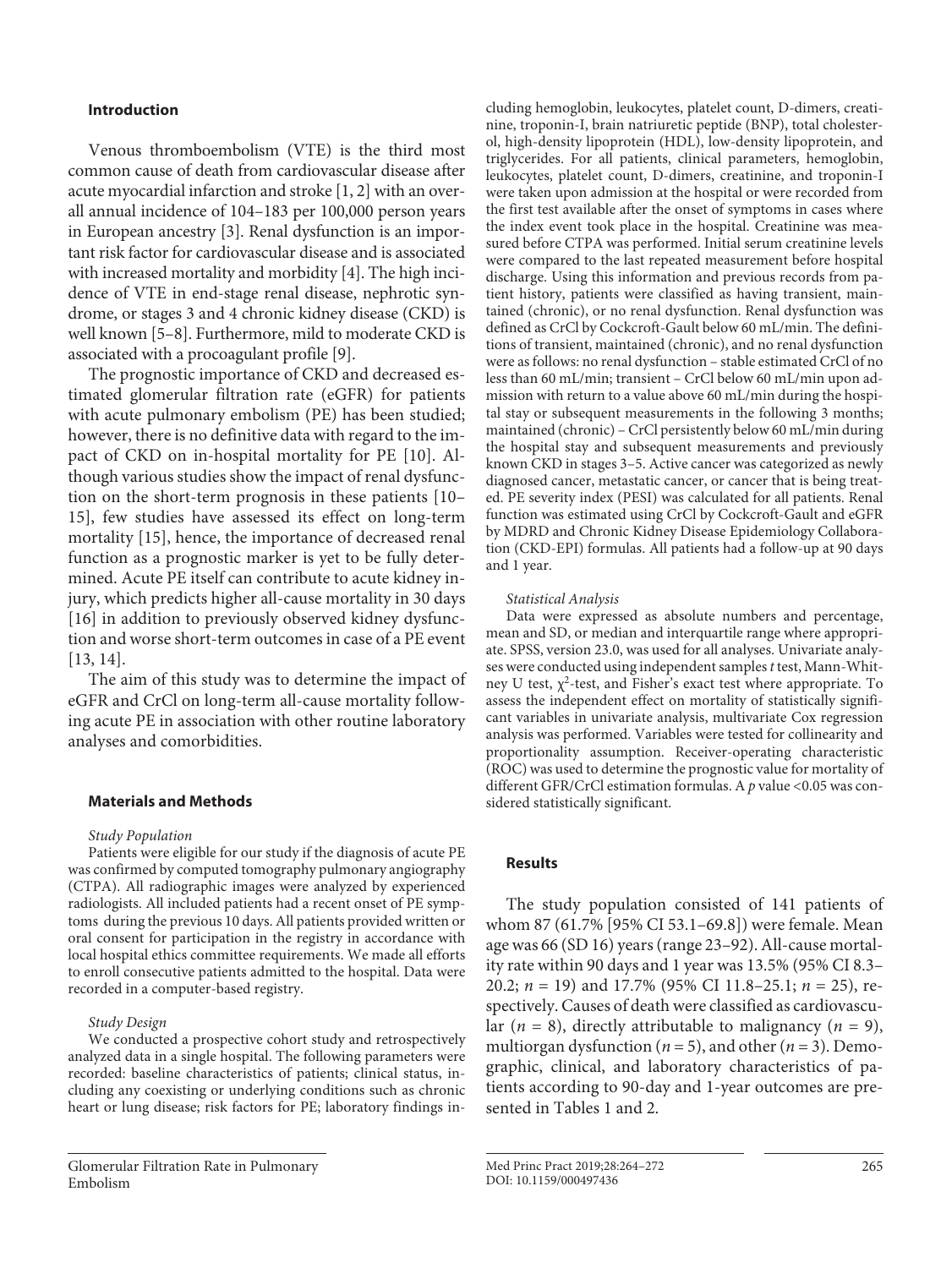## **Table 1.** Patient characteristics according to mortality within 90 days

|                                                 | All patients        | 90-day nonsurvivors | 90-day survivors    | $p$ value  |
|-------------------------------------------------|---------------------|---------------------|---------------------|------------|
| Patients, n (%)                                 | 141 (100)           | 19(13.5)            | 122(86.5)           |            |
| Demographic features                            |                     |                     |                     |            |
| Age, years, mean ± SD                           | 66±16               | $73 + 13$           | $65 \pm 16$         | $0.030*$   |
| Gender, female, n (%)                           | 87(61.7)            | 12(63.2)            | 75 (61.5)           | 0.888      |
| BMI, $\text{kg/m}^2$ , mean $\pm$ SD            | $29.5 \pm 5.7$      | $27.3 \pm 5.2$      | $29.8 \pm 5.7$      | 0.058      |
| Comorbidities, n (%)                            |                     |                     |                     |            |
| Chronic heart failure                           | 62(44.0)            | 9(47.4)             | 53 (43.4)           | 0.748      |
| Chronic lung disease                            | 17(12.1)            | 1(5.3)              | 16(13.1)            | 0.469      |
| Diabetes                                        | 22(15.6)            | 5(26.3)             | 17(13.9)            | 0.179      |
| Atrial fibrillation                             | 28 (19.9)           | 5(26.3)             | 23(18.9)            | 0.536      |
| Myocardial infarction                           | 26(18.4)            | 5(26.3)             | 21(17.2)            | 0.347      |
| Cerebral ischemia                               | 14 (9.9)            | 2(10.5)             | 12(9.8)             | 1.000      |
| Arterial hypertension                           | 92 (65.2)           | 11(57.9)            | 81 (66.4)           | 0.469      |
| Active cancer                                   | 18 (12.8)           | 10(52.6)            | 8(6.6)              | $< 0.001*$ |
| Haemodynamic data, median (IQR)                 |                     |                     |                     |            |
| Systolic blood pressure, mm Hg                  | $130(110-140)$      | $130(110-145)$      | $130(110-140)$      | 0.889      |
| Respiratory rate, x/min                         | $18(16-22)$         | $18(15-21)$         | $18(16-22)$         | 0.764      |
| Heart rate, bpm                                 | $90(78-104)$        | $80(68-90)$         | $90(80-104)$        | 0.073      |
| Scales                                          |                     |                     |                     |            |
| PESI, median (IQR)                              | 89 (74-107)         | $119(91-138)$       | $88(71-102)$        | $0.002*$   |
| Risk factors, n (%)                             |                     |                     |                     |            |
| Transient risk factor                           | 44 (31.2)           | 5(26.3)             | 39(32.0)            | 0.621      |
| Prior VTE                                       | 25(17.7)            | 2(10.5)             | 23(18.9)            | 0.527      |
| Laboratory data                                 |                     |                     |                     |            |
| eGFR continuous, median (IQR)                   |                     |                     |                     |            |
| CrCl (Cockcroft-Gault), mL/min                  | $81(58-113)$        | $55(34-77)$         | $84(61-115)$        | $< 0.001*$ |
| eGFR (MDRD), mL/min/1.73 m <sup>2</sup>         | $70(55-88)$         | $49(41-77)$         | 71 (59-91)          | $0.010*$   |
| eGFR (CKD-EPI), mL/min/1.73 m <sup>2</sup>      | $70(54-86)$         | $44(38-76)$         | $71(56-88)$         | $0.006*$   |
| eGFR categorical, n (%)                         |                     |                     |                     |            |
| CrCl <60 (Cockcroft-Gault, mL/min)              | 38 (27.7)           | 11(57.9)            | 27(22.9)            | $0.002*$   |
| eGFR <60 (MDRD, mL/min/1.73 m <sup>2</sup> )    | 42(30.7)            | 11(57.9)            | 31(26.3)            | $0.006*$   |
| eGFR <60 (CKD-EPI, mL/min/1.73 m <sup>2</sup> ) | 48 (35.0)           | 11(57.9)            | 37(31.4)            | $0.024*$   |
| Renal dysfunction, n (%)                        |                     |                     |                     |            |
| None                                            | 102(72.3)           | 8(42.1)             | 94 (77.0)           | $0.002*$   |
| Transient                                       | 17(12.1)            | 3(15.8)             | 14(11.5)            |            |
| Maintained                                      | 22 (15.6)           | 8(42.1)             | 14(11.5)            |            |
| D-dimer, mg/L, median (IQR)                     | $8.7(4.2 - 16.0)$   | $15.3(7.9-33.8)$    | $8.3(4.1-15.6)$     | $0.009*$   |
| Troponin-I (abnormal), n (%)                    | 20(15.3)            | 5(26.3)             | 15(13.4)            | 0.169      |
| BNP, ng/L, median (IQR)                         | 319 (91-922)        | 681 (196-1,006)     | 272 (76-901)        | 0.183      |
| Total cholesterol, mmol/L, median (IQR)         | $4.2(3.4-5.1)$      | $3.7(3.4-4.8)$      | $4.3(3.4-5.1)$      | 0.301      |
| HDL, mmol/L, median (IQR)                       | $0.99(0.78 - 1.27)$ | $0.83(0.55 - 0.97)$ | $1.01(0.81-1.30)$   | $0.019*$   |
| LDL, mmol/L, median (IQR)                       | $2.44(1.87-3.18)$   | $2.31(1.73-2.95)$   | $2.50(1.89-3.21)$   | 0.488      |
| TG, mmol/L, median (IQR)                        | $1.3(1.0-1.7)$      | $1.4(1.0-1.7)$      | $1.3(1.0-1.7)$      | 0.653      |
| Leukocytes, 10 <sup>9</sup> /L, median (IQR)    | $10.1 (7.9 - 12.1)$ | $11.1 (7.3 - 13.9)$ | $10.0 (7.9 - 12.1)$ | 0.429      |
| Hemoglobin, g/dL, median (IQR)                  | $13.0(11.9-14.6)$   | $12.4(11.8-15.1)$   | $13.1(11.9-14.5)$   | 0.623      |
| Platelets, 10 <sup>9</sup> /L, median (IQR)     | $224(171-296)$      | 199 (145-276)       | 227 (174-298)       | 0.149      |

BMI, body-mass index; IQR, interquartile range; PESI, pulmonary embolism severity index; VTE, venous thromboembolism; CrCl, creatinine clearance; eGFR, estimated glomerular filtration rate; BNP, brain natriuretic peptide; MDRD, Modification of Diet in Renal Disease; CKD-EPI, Chronic Kidney Disease Epidemiology Collaboration; HDL, high-density lipoprotein; LDL, low-density lipoprotein; TG, triglycerides. \* *p* < 0.05.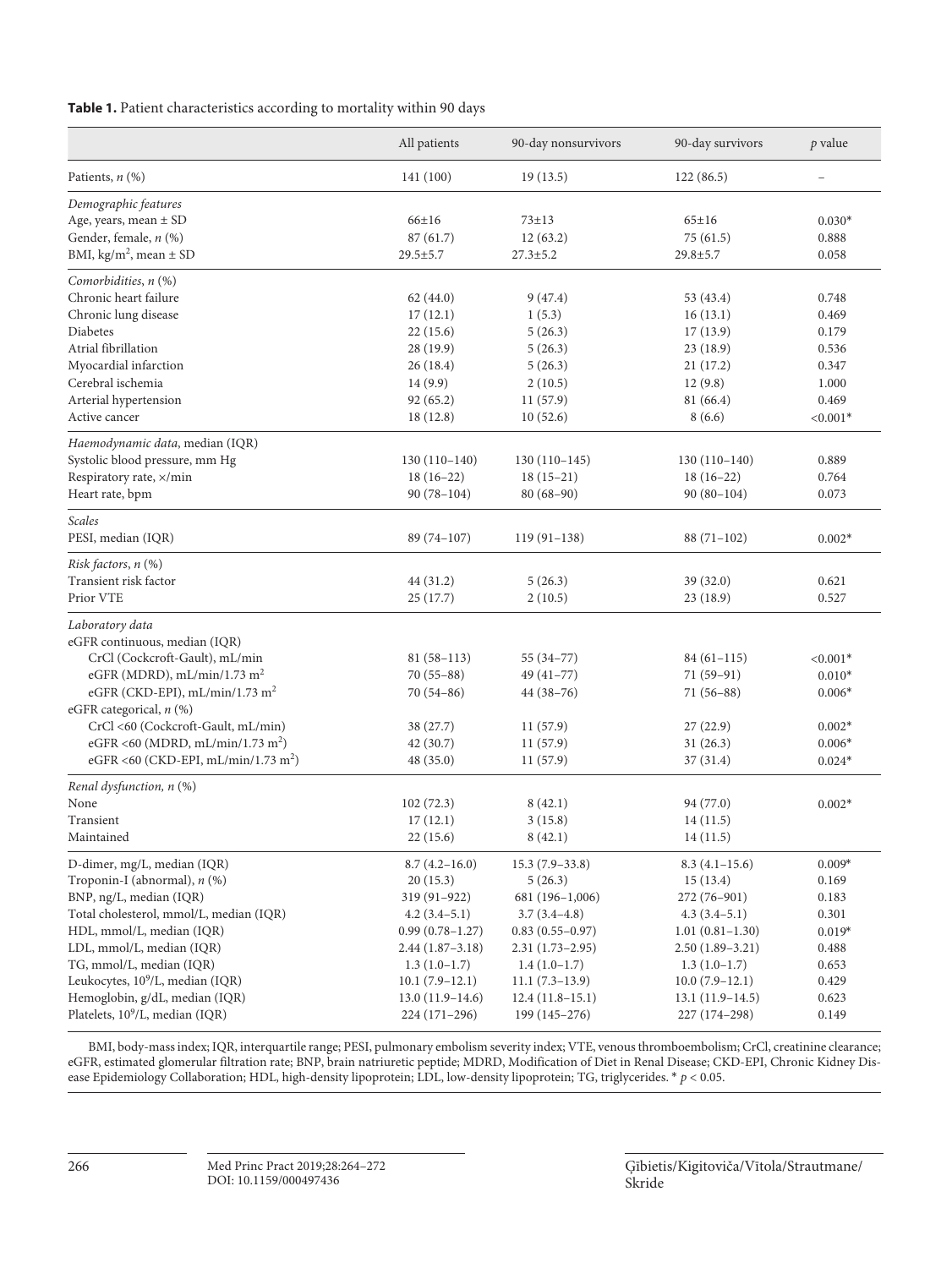**Table 2.** Patient characteristics according to mortality within 1 year

|                                                                                                                                                                                                                                                                                                                                                          | All patients                                                                                                                                                                           | 1-year<br>nonsurvivors                                                                                                                                                                   | 1-year<br>survivors                                                                                                                                                               | p value                                                                                      |
|----------------------------------------------------------------------------------------------------------------------------------------------------------------------------------------------------------------------------------------------------------------------------------------------------------------------------------------------------------|----------------------------------------------------------------------------------------------------------------------------------------------------------------------------------------|------------------------------------------------------------------------------------------------------------------------------------------------------------------------------------------|-----------------------------------------------------------------------------------------------------------------------------------------------------------------------------------|----------------------------------------------------------------------------------------------|
| Patients, $n$ $(\%)$                                                                                                                                                                                                                                                                                                                                     | 141 (100.0)                                                                                                                                                                            | 25(17.7)                                                                                                                                                                                 | 116 (82.3)                                                                                                                                                                        |                                                                                              |
| Demographic features<br>Age, years, mean $\pm$ SD<br>Gender, female, n (%)<br>BMI, kg/m <sup>2</sup> , mean $\pm$ SD                                                                                                                                                                                                                                     | $66 \pm 16$<br>87(61.7)<br>$29.5 \pm 5.7$                                                                                                                                              | $73 \pm 13$<br>13(52.0)<br>$27.1 \pm 5.0$                                                                                                                                                | $64 \pm 16$<br>74 (63.8)<br>$30.0 \pm 5.7$                                                                                                                                        | $0.010*$<br>0.271<br>$0.030*$                                                                |
| Comorbidities, $n$ $(\%)$<br>Chronic heart failure<br>Chronic lung disease<br>Diabetes<br>Atrial fibrillation<br>Myocardial infarction<br>Cerebral ischemia<br>Arterial hypertension<br>Active cancer                                                                                                                                                    | 62(44.0)<br>17(12.1)<br>22(15.6)<br>28 (19.9)<br>26(18.4)<br>14(9.9)<br>92(65.2)<br>18(12.8)                                                                                           | 11(44.0)<br>2(8.0)<br>7(28.0)<br>6(24.0)<br>5(20.0)<br>2(8.0)<br>15(60.0)<br>13(52.0)                                                                                                    | 51(44.0)<br>15(12.9)<br>15(12.9)<br>22(19.0)<br>21(18.1)<br>12(10.3)<br>77 (66.4)<br>5(4.3)                                                                                       | 0.997<br>0.737<br>0.072<br>0.585<br>0.782<br>1.000<br>0.543<br>${<}0.001*$                   |
| Haemodynamic data, median (IQR)<br>Systolic blood pressure, mm Hg<br>Respiratory rate, x/min<br>Heart rate, bpm                                                                                                                                                                                                                                          | $130(110-140)$<br>$18(16-22)$<br>$90(78-104)$                                                                                                                                          | $130(116-149)$<br>$18(16-22)$<br>$86(73-106)$                                                                                                                                            | $130(110-140)$<br>$18(16-22)$<br>$90(78-104)$                                                                                                                                     | 0.445<br>0.737<br>0.332                                                                      |
| Scales<br>PESI, median (IQR)                                                                                                                                                                                                                                                                                                                             | $89(74-107)$                                                                                                                                                                           | $111(93-138)$                                                                                                                                                                            | $87(70-99)$                                                                                                                                                                       | $< 0.001*$                                                                                   |
| Risk factors, n (%)<br>Transient risk factors<br>Prior VTE                                                                                                                                                                                                                                                                                               | 44 (31.2)<br>25(17.7)                                                                                                                                                                  | 6(24.0)<br>4(16.0)                                                                                                                                                                       | 38 (32.8)<br>21(18.1)                                                                                                                                                             | 0.391<br>1.000                                                                               |
| Laboratory data<br>eGFR continuous, median (IQR)<br>CrCl (Cockcroft-Gault), mL/min<br>eGFR (MDRD), mL/min/1.73 m <sup>2</sup><br>eGFR (CKD-EPI), mL/min/1.73 m <sup>2</sup><br>eGFR categorical, n (%)<br>CrCl <60 (Cockcroft-Gault, mL/min)<br>eGFR <60 (MDRD, mL/min/1.73 m <sup>2</sup> )<br>eGFR <60 (CKD-EPI, mL/min/1.73 m <sup>2</sup> )          | $81(58-113)$<br>$70(55-88)$<br>$70(54-86)$<br>38 (27.7)<br>42(30.7)<br>48(35.0)                                                                                                        | $60(36-95)$<br>$62(43-85)$<br>$56(41-79)$<br>13(52.0)<br>12(48.0)<br>13(52.0)                                                                                                            | $84(61-117)$<br>$70(59-90)$<br>$71(56-89)$<br>25(22.3)<br>30(26.8)<br>35(31.3)                                                                                                    | $0.001*$<br>0.090<br>$0.043*$<br>$0.003*$<br>$0.038*$<br>$0.049*$                            |
| Renal dysfunction, $n$ $(\%)$<br>None<br>Transient<br>Maintained                                                                                                                                                                                                                                                                                         | 102(72.3)<br>17(12.1)<br>22(15.6)                                                                                                                                                      | 12(48.0)<br>4(16.0)<br>9(36.0)                                                                                                                                                           | 90(77.6)<br>13(11.2)<br>13(11.2)                                                                                                                                                  | $0.004*$                                                                                     |
| D-dimer, mg/L, median (IQR)<br>Troponin-I (abnormal), n (%)<br>BNP, ng/L, median (IQR)<br>Total cholesterol, mmol/L, median (IQR)<br>HDL, mmol/L, median (IQR)<br>LDL, mmol/L, median (IQR)<br>TG, mmol/L, median (IQR)<br>Leukocytes, 10 <sup>9</sup> /L, median (IQR)<br>Hemoglobin, g/dL, median (IQR)<br>Platelets, 10 <sup>9</sup> /L, median (IQR) | $8.7(4.2 - 16.0)$<br>20(15.3)<br>319 (91-922)<br>$4.2(3.4-5.1)$<br>$0.99(0.78-1.27)$<br>$2.4(1.9-3.2)$<br>$1.3(1.0-1.7)$<br>$10.1 (7.9 - 12.1)$<br>$13.0(11.9-14.6)$<br>$224(171-295)$ | $13.5(6.5-25.4)$<br>5(20.0)<br>545 (142-1,016)<br>$3.7(3.4-4.6)$<br>$0.86(0.62 - 1.18)$<br>$2.3(1.5-2.8)$<br>$1.4(1.0-1.7)$<br>$10.0(7.7-11.8)$<br>$12.2(11.0-14.4)$<br>$199(152 - 270)$ | $8.3(4.1-15.6)$<br>15(14.2)<br>314 (78–897)<br>$4.4(3.5-5.1)$<br>$1.01(0.81-1.35)$<br>$2.6(1.9-3.2)$<br>$1.3(1.0-1.7)$<br>$10.2(7.8-12.3)$<br>$13.1(12.0-14.6)$<br>$227(177-301)$ | $0.033*$<br>0.536<br>0.342<br>0.097<br>$0.039*$<br>0.157<br>0.661<br>0.893<br>0.183<br>0.110 |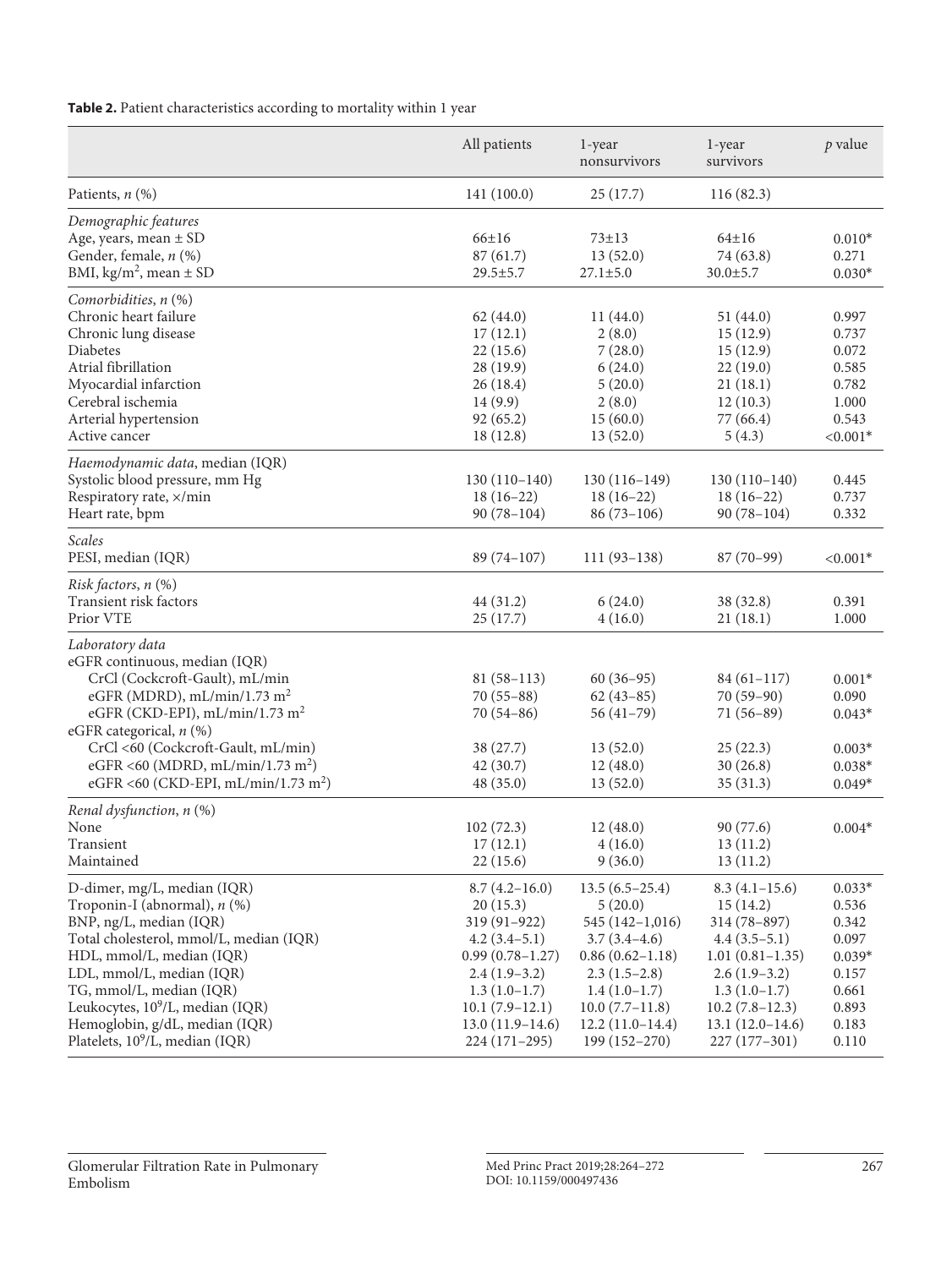| Variable                          | 90-day mortality             |            | 1-year mortality       |            |
|-----------------------------------|------------------------------|------------|------------------------|------------|
|                                   | HR (95% CI)                  | p value    | HR (95% CI)            | p value    |
| Including CrCl by Cockcroft-Gault |                              |            |                        |            |
| Age (years)                       | $1.041(0.957-1.133)$         | 0.344      | $1.026(0.959 - 1.098)$ | 0.457      |
| BMI (kg/m <sup>2</sup> )          | $1.053(0.914-1.213)$         | 0.475      | $0.980(0.861 - 1.116)$ | 0.765      |
| Active cancer (yes)               | 85.584 (9.375-781.281)       | $< 0.001*$ | 45.807 (7.772-270.000) | $< 0.001*$ |
| CrCl (Cockcroft-Gault, mL/min)    | $0.948(0.919 - 0.979)$       | $0.001*$   | $0.967(0.943 - 0.991)$ | $0.008*$   |
| D-dimer (mg/L)                    | $1.052(1.014 - 1.091)$       | $0.007*$   | $1.030(0.998 - 1.063)$ | 0.069      |
| $HDL$ (mmol/L)                    | $0.188(0.021-1.659)$         | 0.132      | $0.384(0.069 - 2.148)$ | 0.276      |
| PESI                              | $0.942(0.892 - 0.994)$       | $0.029*$   | $0.965(0.924 - 1.008)$ | 0.108      |
| Including eGFR by MDRD            |                              |            |                        |            |
| Age (years)                       | $1.097(1.002 - 1.201)$       | $0.046*$   | $1.056(0.989 - 1.128)$ | 0.104      |
| BMI $(kg/m2)$                     | $0.938(0.824 - 1.069)$       | 0.338      | $0.903(0.801 - 1.019)$ | 0.099      |
| Active cancer (yes)               | 84.950 (7.838-920.761)       | $< 0.001*$ | 30.101 (5.160-175.589) | $< 0.001*$ |
| eGFR (MDRD, $mL/min/m2$ )         | $0.952(0.920 - 0.985)$       | $0.005*$   | $0.981(0.958 - 1.005)$ | 0.120      |
| $D$ -dimer (mg/L)                 | $1.044(1.009 - 1.081)$       | $0.014*$   | $1.023(0.992 - 1.055)$ | 0.145      |
| HDL (mmol/L)                      | $0.205(0.023 - 1.829)$       | 0.156      | $0.360(0.063 - 2.069)$ | 0.252      |
| <b>PESI</b>                       | $0.940(0.887 - 0.995)$       | $0.034*$   | $0.971(0.929 - 1.014)$ | 0.184      |
| Including eGFR by CKD-EPI         |                              |            |                        |            |
| Age (years)                       | $1.088(0.994 - 1.192)$       | 0.068      | $1.052(0.984 - 1.125)$ | 0.139      |
| BMI $(kg/m2)$                     | $0.943(0.827 - 1.075)$       | 0.380      | $0.909(0.805 - 1.025)$ | 0.119      |
| Active cancer (yes)               | $92.361 (8.111 - 1,051.775)$ | $< 0.001*$ | 38.757 (6.158-243.948) | $< 0.001*$ |
| eGFR (CKD-EPI, $mL/min/m2$ )      | $0.948(0.915 - 0.983)$       | $0.003*$   | $0.971(0.945 - 0.998)$ | $0.038*$   |
| D-dimer (mg/L)                    | $1.046(1.010-1.084)$         | $0.012*$   | $1.025(0.994 - 1.057)$ | 0.113      |
| $HDL$ (mmol/L)                    | $0.213(0.023 - 1.937)$       | 0.170      | $0.399(0.069 - 2.297)$ | 0.304      |
| <b>PESI</b>                       | $0.937(0.884 - 0.994)$       | $0.031*$   | $0.965(0.923 - 1.010)$ | 0.128      |

BMI, body mass index; HR, hazard ratio; eGFR, estimated glomerular filtration rate; HDL, high-density lipoprotein; CKD-EPI, Chronic Kidney Disease Epidemiology Collaboration. \* *p* < 0.05.

Overall, 12.1% (*n* = 17) of patients had transient renal dysfunction, and 15.6% (*n* = 22) had maintained renal dysfunction. In patients with maintained renal dysfunction, 90-day and 1-year mortality was  $36.4\%$  ( $n = 8$ ) and 40.9% (*n* = 9), in transient dysfunction 17.6% (*n* = 3) and 23.5% ( $n = 4$ ), and in patients with no renal dysfunction 7.8% (*n* = 8) and 11.8% (*n* = 12). The difference between mortality rates in patients with transient, maintained, or no renal dysfunction was statistically significant (*p* = 0.002 at 90 days;  $p = 0.004$  at 1 year). Differences in mortality rates between transient versus no renal dysfunction did not demonstrate statistical significance (90-day: *p* = 0.192; 1-year:  $p = 0.243$ ), but significance was found between maintained versus no renal dysfunction (90-day:  $p = 0.001$ ; 1-year:  $p = 0.003$ ).

In univariate analyses, characteristics that were statistically significantly associated with 90-day mortality were age, presence of active cancer, higher PESI score, absolute CrCl value by Cockcroft-Gault, and eGFR by MDRD and CKD-EPI, as well as CrCl <60 mL/min and eGFR <60 mL/min/1.73 m<sup>2</sup>, D-dimer value, and HDL level. Values that were statistically significantly associated with 1-year mortality were age, body mass index, presence of active cancer, PESI score, absolute CrCl value by Cockcroft-Gault and eGFR by CKD-EPI, CrCl <60 mL/min by Cockcroft-Gault and eGFR <60 mL/min/1.73  $m^2$  by MDRD and CKD-EPI, D-dimer value, and HDL level. None of the assessed hemodynamic values, comorbidities apart from cancer, and transient risk factors were associated with mortality at both 90 days and 1 year.

Variables significantly associated with mortality (*p* < 0.05) in the univariate analyses were included in multivariate Cox regression model (Table 3). All variables were tested for collinearity using variance inflation factor in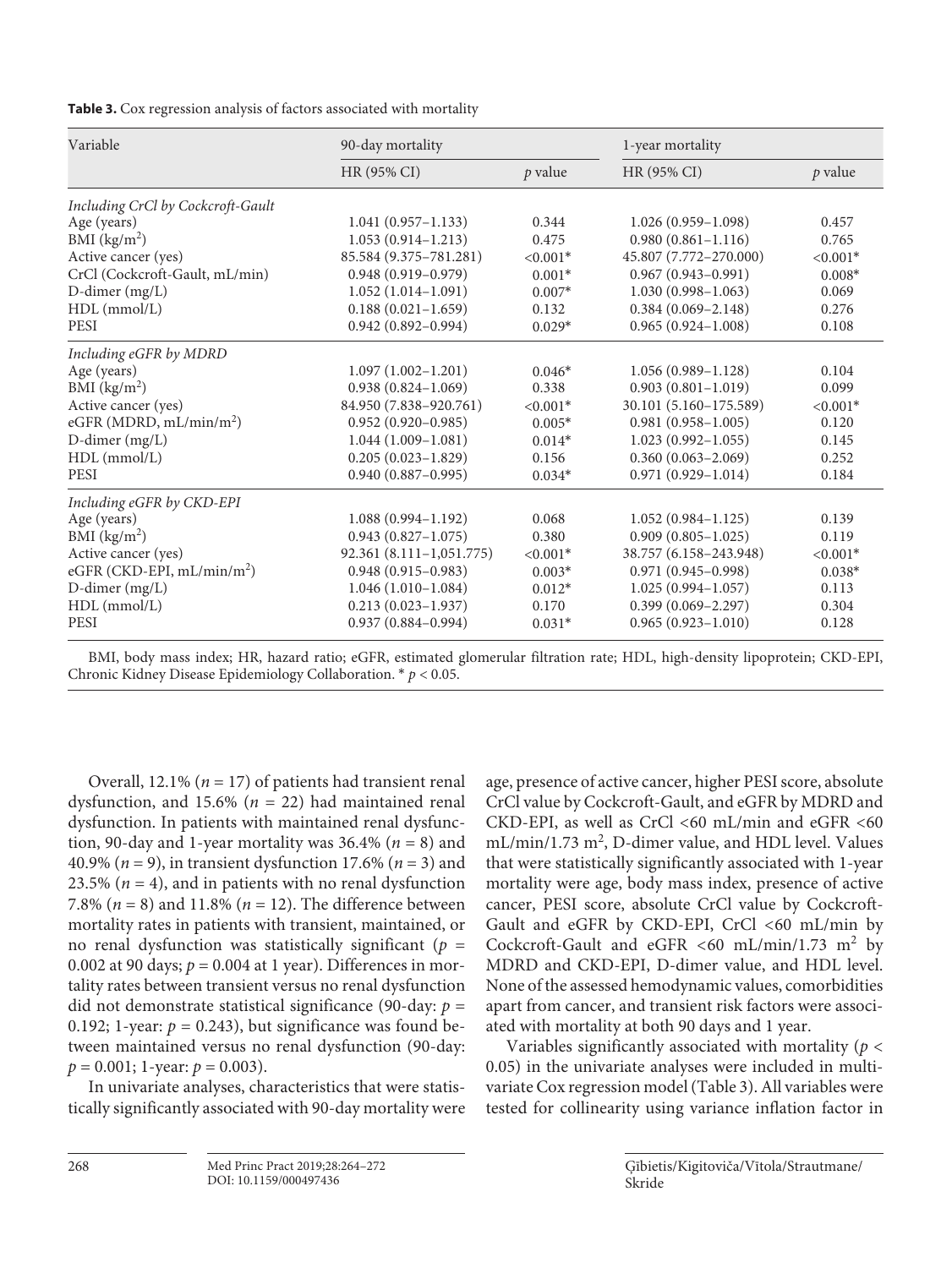

**Fig. 1.** ROCs for eGFR/CrCl. **a** 90-day follow-up. **b** 1-year follow-up. AUC, area under the curve; MDRD, Modification of Diet in Renal Disease; CKD-EPI, Chronic Kidney Disease Epidemiology Collaboration.

linear regression model. Value of variance inflation factor for all covariates was below 3. Proportionality assumption was tested using Cox regression time-dependent variable method – proportionality assumption was not violated for any of the covariates. CrCl by Cockcroft-Gault formula demonstrated higher discriminatory power to predict mortality estimated by ROC curves than eGFR by MDRD and CKD-EPI. Log rank test was used to assess statistical significance. ROC curves for CrCl and eGFR are shown in Figure 1 and Table 4.

Using the Cox regression model, we found active cancer, CrCl by Cockcroft-Gault, D-dimer value, and PESI value to be independent predictors of mortality within 90 days. Active cancer and CrCl were also found to be significant predictors in 1-year analysis. Using CrCl as a categorical variable (<60 mL/min) in the Cox regression model, hazard ratio (HR) was 21.766 (95% CI 2.961– 159.989,  $p = 0.002$ ) for 90-day mortality, and HR 8.193 (95% CI 1.928–34.816,  $p = 0.004$ ) for 1-year mortality.

Although the MDRD and CKD-EPI equations demonstrated lower discriminatory power in ROC curves in comparison with Cockcroft-Gault formula, Cox regression analysis was also separately performed with eGFR calculated using MDRD and CKD-EPI equations, respectively. eGFR by MDRD as a continuous variable remained

Glomerular Filtration Rate in Pulmonary Embolism

significant at 90 days but failed to demonstrate significance at 1 year. eGFR by CKD-EPI was statistically significant both at 90 days and 1 year.

## **Discussion**

The results of our study demonstrate decreased renal function, determined by estimated CrCl and eGFR, as an independent statistically significant prognostic factor for increased mortality after acute PE within 90 days and 1 year. Not surprisingly, active cancer was the major predictor of death after acute PE during the follow-up period, which is consistent with earlier studies [17, 18]; however, CrCl and eGFR retained significance when cancer was considered in multivariate analysis. Patients with CrCl <60 mL/min had up to 21-fold and 8-fold elevated risk of death during the 90-day and 1-year follow-up period, respectively. Importantly, numerous previous studies have shown association of decreased eGFR with the occurrence or recurrence of VTE [9, 19]. Also, previous studies have demonstrated that advanced CKD may worsen outcomes of patients presenting with acute PE, and in combination with other comorbidities may expose these patients to increased risk of mortality [10]. Mon-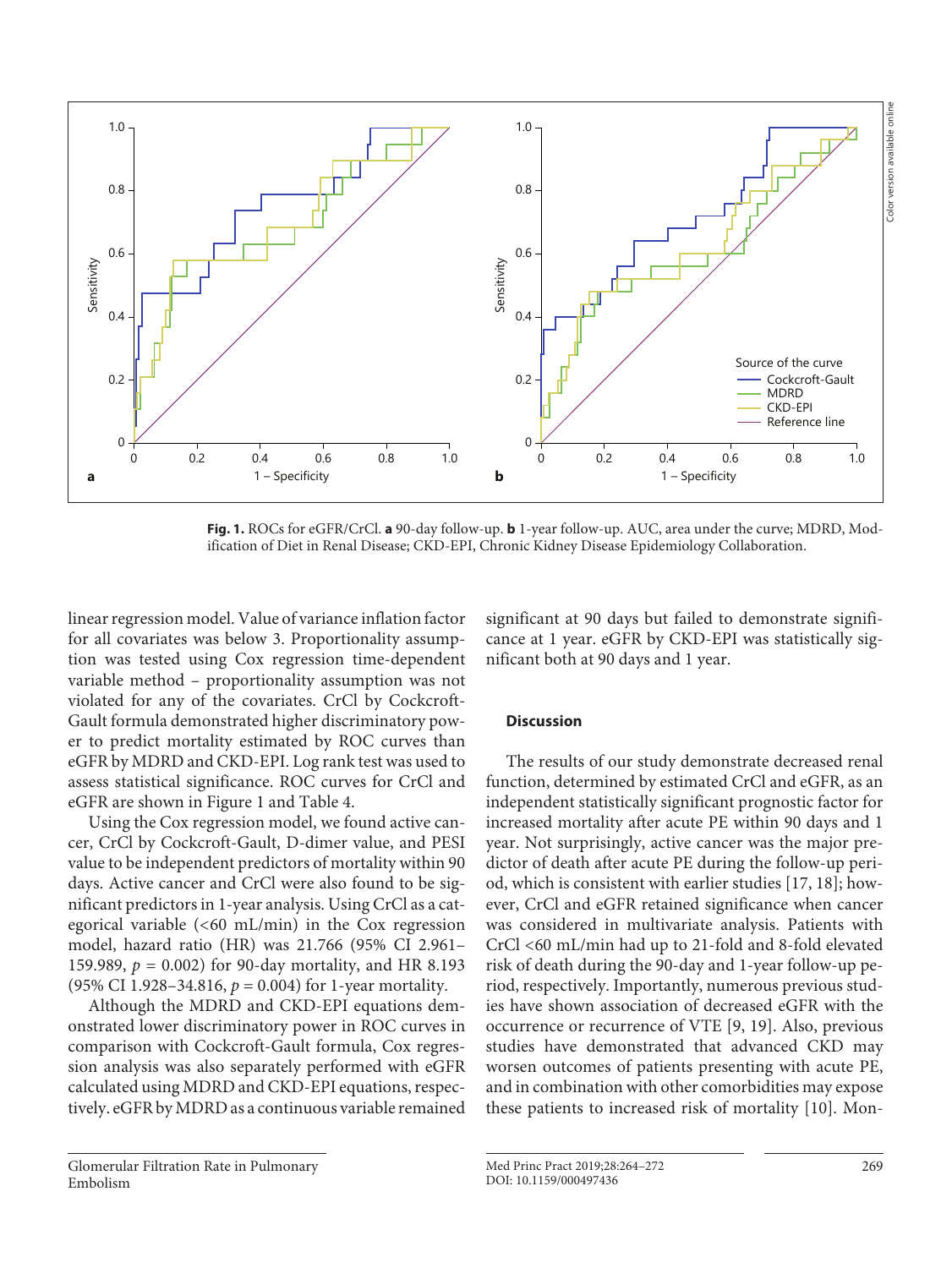**Table 4.** AUC values of ROCs for eGFR/CrCl

| Variable                        | 90-day follow-up                                 |                |                                                  | 1-year follow-up |  |
|---------------------------------|--------------------------------------------------|----------------|--------------------------------------------------|------------------|--|
|                                 | AUC (95% CI)                                     | <i>p</i> value | AUC (95% CI)                                     | <i>p</i> value   |  |
| CrCl by Cockcroft-Gault         | $0.763(0.634 - 0.891)$                           | < 0.001        | $0.718(0.601 - 0.835)$                           | 0.001            |  |
| eGFR by MDRD<br>eGFR by CKD-EPI | $0.686(0.541 - 0.830)$<br>$0.697(0.554 - 0.839)$ | 0.010<br>0.006 | $0.609(0.472 - 0.746)$<br>$0.630(0.497 - 0.763)$ | 0.090<br>0.043   |  |

CrCl, creatinine clearance; eGFR, estimated glomerular filtration rate; AUC, area under the curve; MDRD, Modification of Diet in Renal Disease; CKD-EPI, Chronic Kidney Disease Epidemiology Collaboration.

real et al. [11] show that the ORs for fatal PE in patients with CrCl between 30 and 60 mL/min and in those with CrCl <30 mL/min are 2.7 and 7.2, respectively, compared to subjects in whom CrCl was >60 mL/min. Kidney dysfunction has been previously observed in patients with acute PE and was found to be associated with worse shortterm outcomes [12–14]. GFR was lower in nonsurvivors than in survivors (35 vs. 63 mL/min,  $p < 0.0001$ ) in a prospective cohort study performed in Poland with AUC values similar to our study [13]. These studies, however, have only assessed short-term outcomes of acute PE.

Regarding long-term data, lower eGFR has been demonstrated as an independent predictor of 2-year mortality (OR 0.973,  $p < 0.001$ ) with mortality rate of 20% in patients with moderate renal dysfunction associated with right ventricular dysfunction [20]. The HRs for 90-day and 1-year mortality in our study are comparable to these results. A population-based cohort study in Canada also demonstrated that the adjusted HR for death increased with higher albumin-creatinine ratio and lower eGFR category [21]. In several studies of PE outcomes, eGFR has been assessed using a single creatinine measurement [13, 19–21]; however, patients with acute PE may experience a transient decline of renal function, which improves during treatment. We attempted to group patients according to either transient or maintained nature of the decline of their renal function. Patients with maintained, that is, chronic dysfunction had statistically significantly higher mortality rates at both 90 days and 1 year than patients with normal renal function, whereas transient dysfunction did not significantly demonstrate such an association.

Median D-dimer value was an independently significant prognostic factor in 90-day follow-up in Cox regression; however, it failed to retain significance in 1-year analysis. Several studies have shown an association between elevated D-dimer and increased mortality in 30 days and 3 months after PE. Similarly, it has been associated with higher mortality in cancer patients [22]. PESI was determined to be an independent prognostic factor in the 90-day follow-up period but not at 1-year followup. Although PESI was designed as a tool for predicting the 30-day mortality rate, it has been shown to perform accurately also in 3, 6, and 12 months [23]. Unlike what has been reported by numerous authors [20, 24–26], no other routine laboratory tests, including abnormal troponin-I and BNP, or other comorbidities were independent predictors of death in our study. These inconsistencies may be caused by technical limitations of our study due to its observational, noninterventional nature. For instance, BNP levels were tested only in about one-half of patients at nonstandardized points in time. Troponin-I was registered only as normal or abnormal with specific values available only for abnormal values; hence, the abilities of statistical analysis were limited.

# *Limitations*

A limitation of our study is the relatively low patient sample size. Due to the modest sample size and lack of uniformly precise documentation of the etiology of death, the causes were not further separated, and only all-cause mortality was assessed. Another potential source of bias was the fact that only patients with PE objectively confirmed by CTPA were included in this study; we left out a considerable number of patients with clinically high suspicion PE whose renal function precluded the use of contrast medium to objectively confirm the diagnosis. Ventilation/perfusion scintigraphy is not performed routinely in our hospital. Many patients with impaired renal function upon admission did not have any previous records of CKD even if their creatinine levels remained elevated during their hospital stay. Six patients (35%) who were included in the transient renal dysfunction category did not have repeated measurements; however, none of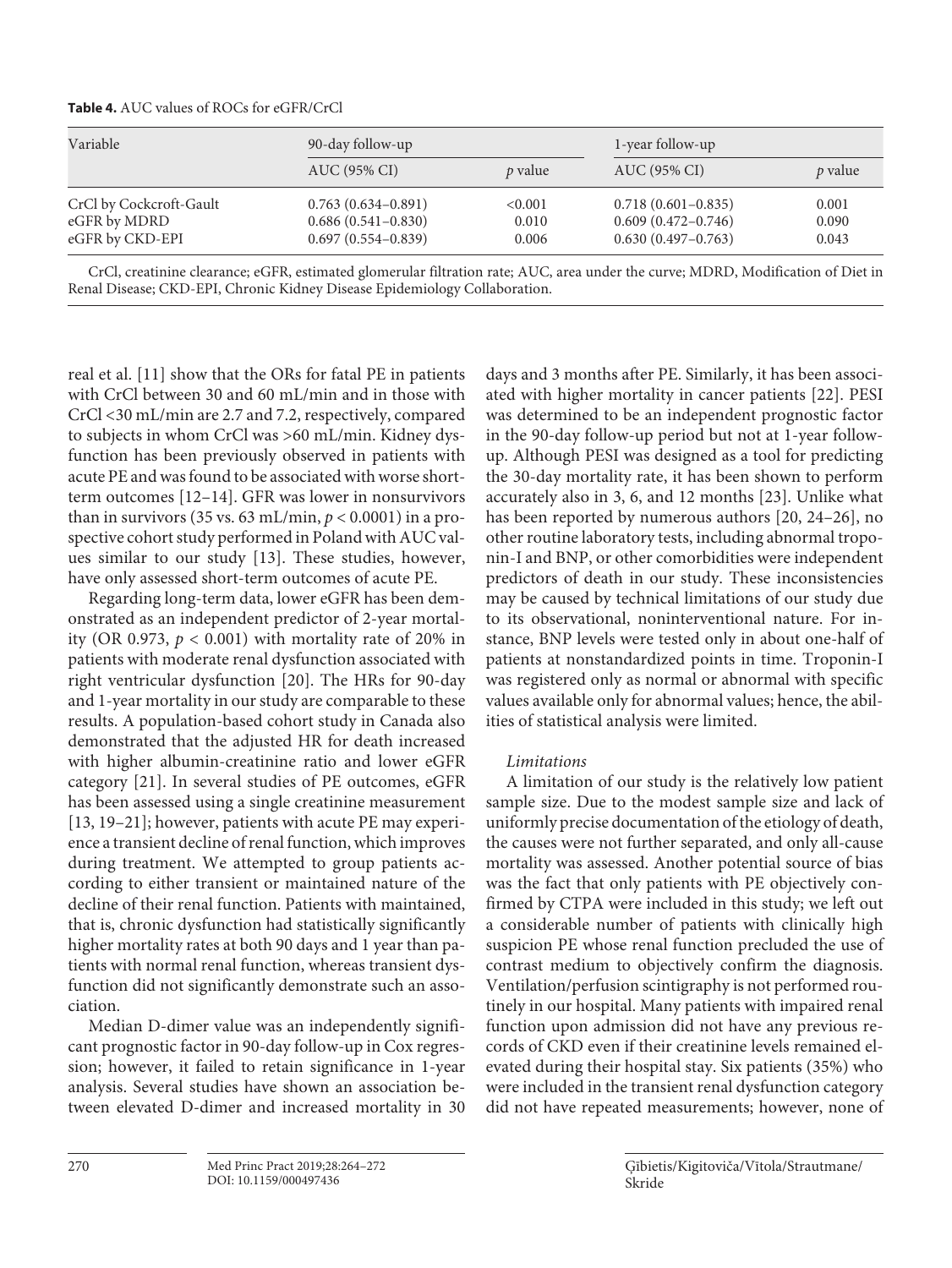them had any medical records of CKD, and their reduction in renal function was generally mild. Because of the observational nature of this study, no subsequent standardized follow-up blood chemistry data were recorded, hence, in some cases, acute and chronic renal dysfunction could not be reliably differentiated.

However, as most studies have focused on renal dysfunction in association with increased short-term mortality only, the benefit of our study is that it shows the effect of decreased baseline CrCl and eGFR on mortality in the 90-day and 1-year perspective. This study further confirms and elucidates the importance of renal function not only as a short-term but also a long-term prognostic marker for patients with acute PE. Further research is warranted to assess the usefulness of CrCl and eGFR as a tool for risk stratification.

## **Conclusion**

In our patient cohort, decreased CrCl or eGFR was shown to be an independent prognostic factor for increased allcause mortality in 90 days and 1 year after acute PE. Maintained reduction of renal function was significantly associated with higher mortality. D-dimer had prognostic value only in 90-day follow-up period. There was no significant value of comorbidities apart from cancer to predict longterm mortality after PE. We should be aware of the fact that not only are reduced CrCl and eGFR associated with higher risk for PE but CrCl and eGFR also predict short- and longterm mortality after the episode of PE. Future studies are required for the development of strategies to prevent after-VTE events in case of decreased CrCl and eGFR.

## **Disclosure Statement**

The authors state that they have no conflicts of interest.

## **References**

- 1 DeMonaco NA, Dang Q, Kapoor WN, Ragni MV. Pulmonary embolism incidence is increasing with use of spiral computed tomography. Am J Med. 2008 Jul;121(7):611–7.
- 2 Burge AJ, Freeman KD, Klapper PJ, Haramati LB. Increased diagnosis of pulmonary embolism without a corresponding decline in mortality during the CT era. Clin Radiol. 2008 Apr;63(4):381–6.
- 3 Heit JA, Spencer FA, White RH. The epidemiology of venous thromboembolism. J Thromb Thrombolysis. 2016 Jan;41(1):3–14.
- 4 Hillege HL, Nitsch D, Pfeffer MA, Swedberg K, McMurray JJ, Yusuf S, et al.; Candesartan in Heart Failure: Assessment of Reduction in Mortality and Morbidity (CHARM) Investigators. Renal function as a predictor of outcome in a broad spectrum of patients with heart failure. Circulation. 2006 Feb;113(5): 671–8.
- 5 Mahmoodi BK, ten Kate MK, Waanders F, Veeger NJ, Brouwer JL, Vogt L, et al. High absolute risks and predictors of venous and arterial thromboembolic events in patients with nephrotic syndrome: results from a large retrospective cohort study. Circulation. 2008 Jan;117(2):224–30.
- 6 Stein PD, Henry JW. Prevalence of acute pulmonary embolism among patients in a general hospital and at autopsy. Chest. 1995 Oct; 108(4):978–81.
- 7 Kayali F, Najjar R, Aswad F, Matta F, Stein PD. Venous thromboembolism in patients hospitalized with nephrotic syndrome. Am J Med. 2008 Mar;121(3):226–30.
- 8 Wattanakit K, Cushman M, Stehman-Breen C, Heckbert SR, Folsom AR. Chronic kidney disease increases risk for venous thromboembolism. J Am Soc Nephrol. 2008 Jan;19(1):135–40.
- 9 Mahmoodi BK, Gansevoort RT, Næss IA, Lutsey PL, Brækkan SK, Veeger NJ, et al. Association of mild to moderate chronic kidney disease with venous thromboembolism: pooled analysis of five prospective general population cohorts. Circulation. 2012 Oct;126(16):1964–71.
- 10 Fabbian F, Gallerani M, Pala M, De Giorgi A, Salmi R, Manfredini F, et al. In-hospital mortality for pulmonary embolism: relationship with chronic kidney disease and end-stage renal disease. The hospital admission and discharge database of the Emilia Romagna region of Italy. Intern Emerg Med. 2013 Dec;8(8):735–40.
- 11 Monreal M, Falgá C, Valle R, Barba R, Bosco J, Beato JL, et al.; RIETE Investigators. Venous thromboembolism in patients with renal insufficiency: findings from the RIETE Registry. Am J Med. 2006 Dec;119(12):1073–9.
- 12 Kumar G, Sakhuja A, Taneja A, Majumdar T, Patel J, Whittle J, et al.; Milwaukee Initiative in Critical Care Outcomes Research (MICCOR) Group of Investigators. Pulmonary embolism in patients with CKD and ESRD. Clin J Am Soc Nephrol. 2012 Oct;7(10):1584–90.
- 13 Kostrubiec M, Łabyk A, Pedowska-Włoszek J, Pacho S, Wojciechowski A, Jankowski K, et al. Assessment of renal dysfunction improves troponin-based short-term prognosis in patients with acute symptomatic pulmonary embolism. J Thromb Haemost. 2010 Apr; 8(4):651–8.
- 14 Berghaus TM, Behr W, von Scheidt W, Schwaiblmair M. The N-terminal pro-braintype natriuretic peptide based short-term prognosis in patients with acute pulmonary embolism according to renal function. J Thromb Thrombolysis. 2012 Jan;33(1):58–63.
- 15 Heit JA, Silverstein MD, Mohr DN, Petterson TM, O'Fallon WM, Melton LJ 3rd. Predictors of survival after deep vein thrombosis and pulmonary embolism: a population-based, cohort study. Arch Intern Med. 1999 Mar;159(5):445–53.
- 16 Kostrubiec M, Łabyk A, Pedowska-Włoszek J, Dzikowska-Diduch O, Wojciechowski A, Garlińska M, et al. Neutrophil gelatinase-associated lipocalin, cystatin C and eGFR indicate acute kidney injury and predict prognosis of patients with acute pulmonary embolism. Heart. 2012 Aug;98(16):1221–8.
- 17 Klok FA, Zondag W, van Kralingen KW, van Dijk AP, Tamsma JT, Heyning FH, et al. Patient outcomes after acute pulmonary embolism. A pooled survival analysis of different adverse events. Am J Respir Crit Care Med. 2010 Mar; 181(5):501–6.
- 18 Spencer FA, Goldberg RJ, Lessard D, Reed G, Emery C, Gore JM, et al. Factors Associated with Adverse Outcomes in Outpatients Presenting with Pulmonary Embolism: the Worcester VTE Study. Circ Cardiovasc Qual Outcomes. 2010;3(4):390–4.
- 19 Rattazzi M, Villalta S, De Lucchi L, Sponchiado A, Galliazzo S, Faggin E, et al. Chronic kidney disease is associated with increased risk of venous thromboembolism recurrence. Thromb Res. 2017 Dec;160:32–7.

Glomerular Filtration Rate in Pulmonary Embolism